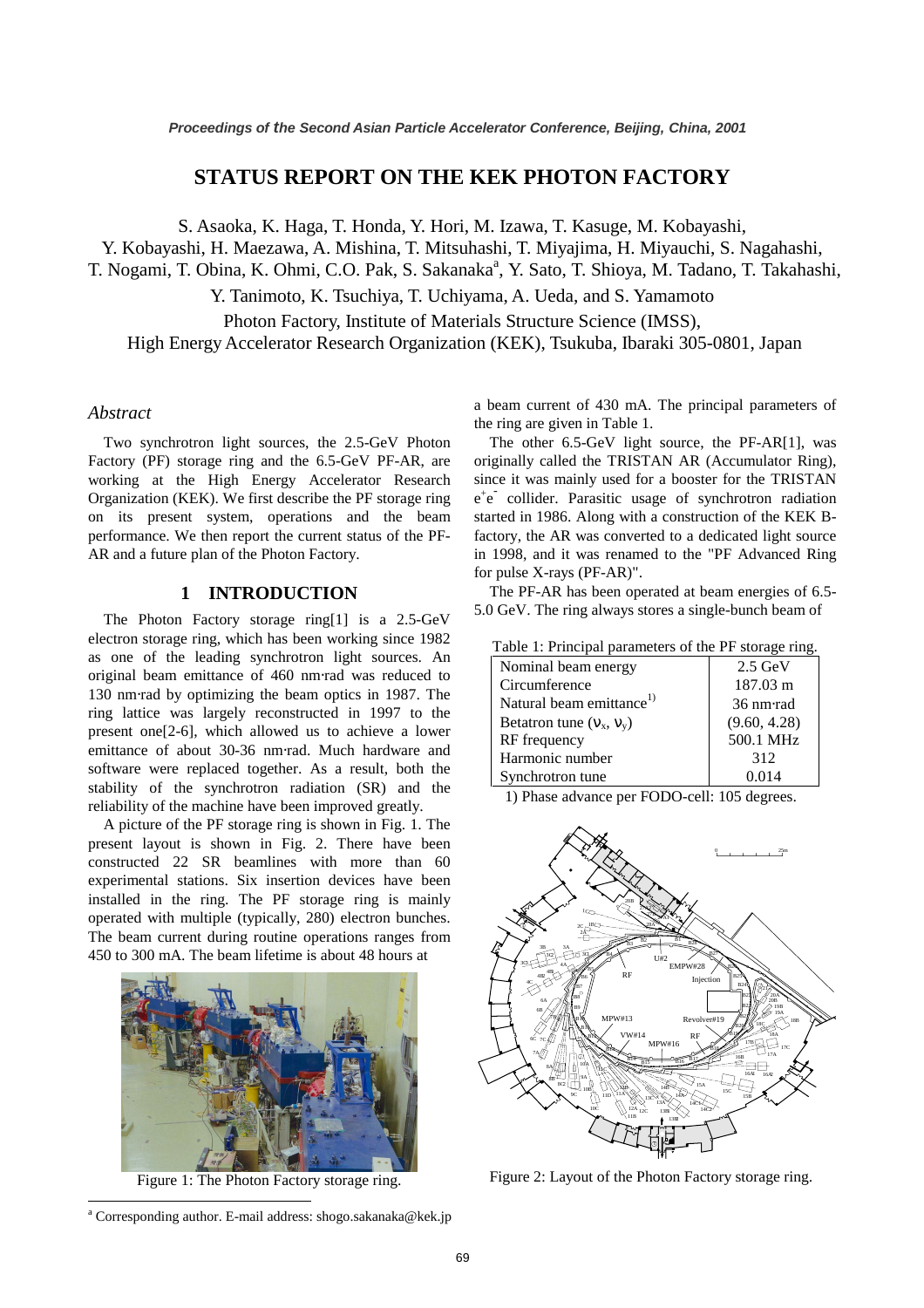about 40 mA (at maximum), providing unique pulse Xrays for such research as the time-resolved X-ray experiments. In order to achieve longer lifetime and higher beam currents, an upgrading program<sup>[7]</sup> of the PF-AR started in March, 2001.

### **2 PF STORAGE RING**

The PF storage ring is made up of normal FODO-cells and some straight sections. In order to reduce the beam emittance, each FODO-cell was reconstructed to two FODO-cells in 1997. This was carried out by replacing old quadrupole and sextupole magnets in the above sections to thinner and stronger ones, and by installing additional quadrupoles and sextupoles. As a result, a beam emittance of about 30 nm⋅rad has been achieved, which is about 23% of the one before the reconstruction. The PF storage ring is currently operated at a moderately small emittance of 36 nm⋅rad under a 105-degrees<sup>b</sup> optics due to such advantages as a large dynamic aperture.

Vacuum ducts in the normal-cell sections, together with some other ones, were replaced in 1997. Ten beamline front ends (for BL-6, 7, 8, 9, 10, 11, 12, 19, 20, and 21) were also upgraded during 1994-1996. The upgraded front-ends[3] can handle higher heat loads from a beam current of up to 1 A.

The following insertion devices have been installed: (i) 60-period long undulator; (ii) 4-way multi-undulator; (iii) 26-period multipole wiggler; (iv) 13-period multipole wiggler; (v) elliptically polarized multipole-wiggler; and (vi) 5-Tesla super-conducting vertical wiggler. Figure 3 shows a summary of the SR spectra, including those from the above insertion devices.

Full energy (2.5 GeV) electron beams are injected from the linac at a repetition frequency of 25 Hz. The kicker magnets for beam injection, as well as their power supplies, were replaced at the beginning of 2000. The new traveling-wave kicker magnets[8] can produce shorter magnetic pulses (pulse width:  $\sim$ 1.3  $\mu$ s), which is useful to



Figure 3: Brilliance of the synchrotron radiation[1].

 $\overline{a}$ 

obtain wide acceptance for injected beams. Typical beamfilling rate is  $0.8-1.2$  mA/s using the above system.

Four damped accelerating cavities[9] produce a total rfvoltage of 1.7 MV. These cavities were developed by collaborating with the University of Tokyo, and were installed during 1997-1998. Harmful higher-order modes can be damped by using microwave absorbers (made of Silicon-Carbide), which were attached in a copper beam pipe.

There are 65 beam position monitors (BPMs) in the ring. We constructed an integrated system for the beamposition measurement and for the global orbit feedback. The vertical beam variations are also monitored with 12 photon beam-position monitors at the beamline front ends.

Both hardware and software for the ring control were fully renewed during 1997-1999. The new system comprises an UNIX server, personal computers or VMEsystems for equipment control, and graphical userinterface servers, which are connected through a fast ATM network.

# **3 OPERATION AND PERFORMANCE OF THE PF STORAGE RING**

### *3.1 Operation statistics*

A summary of the past operation time is shown in Fig. 4. During last fiscal year (from April, 2000 to March, 2001), the ring was operated for 5464 hours. The scheduled and the net user-times were 4632 and 4455 hours, respectively. Because much effort has been made to improve the reliability, the failure time could be limited to about 1.5% of the total time.

About 8% of the beam time was allocated to a singlebunch operation. About 7% of the beam time was operated at higher energy (3 GeV) and lower beam currents (initially 200 mA).

Figure 5 shows the records of the average beam current and the average duration of one user run. Thanks to the long lifetime, both the high average current and the long duration have been achieved.



Figure 4: Summary of the operation time of the PF storage ring.

<sup>&</sup>lt;sup>b</sup> Phase advance per normal FODO cell.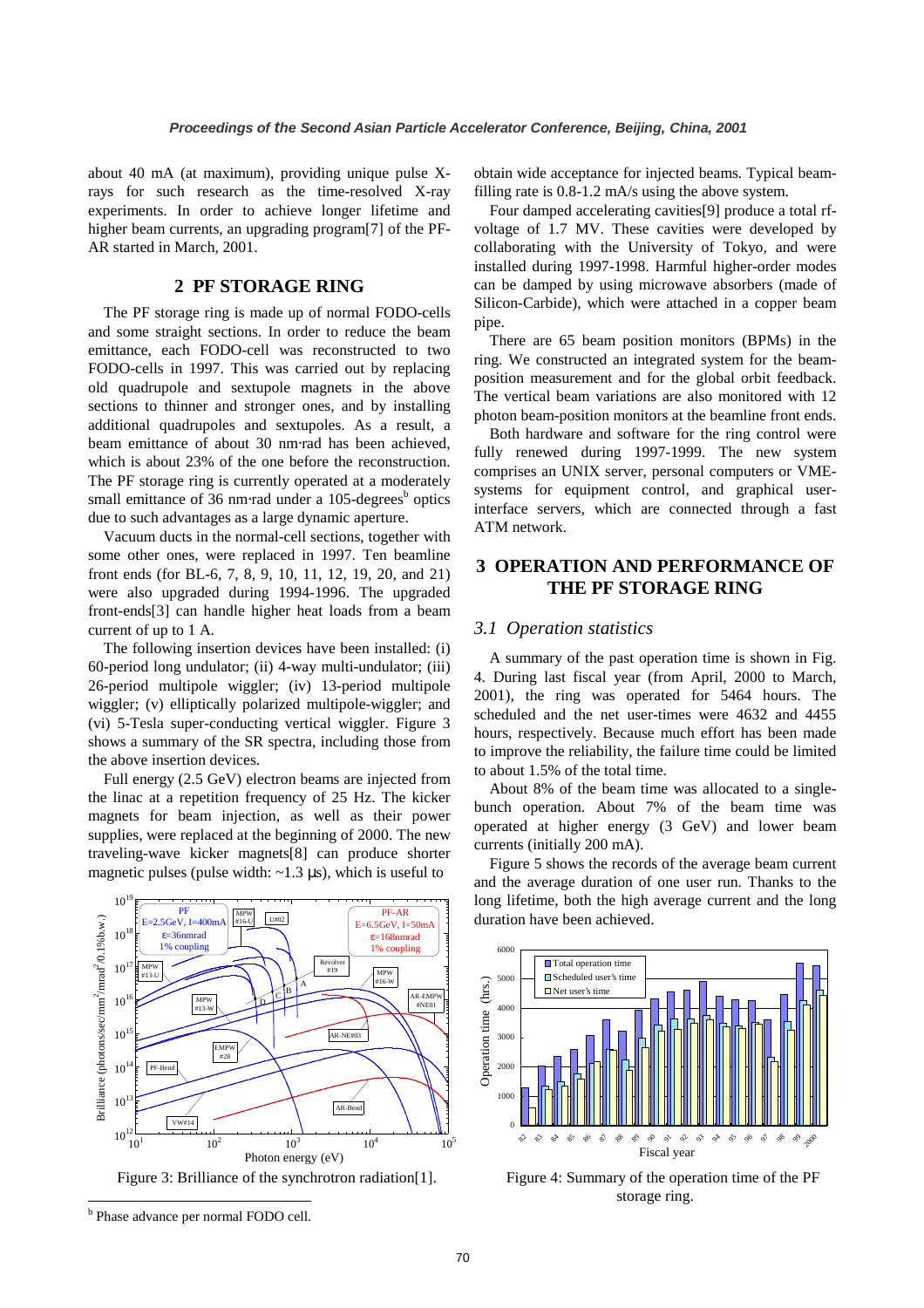

Figure 5: Average beam current (during multibunch user runs) and average duration of one user run.

# *3.2 Beam emittance and coupling correction*

After the lattice reconstruction, we confirmed the reduction in the beam emittance. In the first measurement [10], a horizontal beam size was measured using a beamprofile monitor with adaptive optics system. Under a 125 degrees optics, the measured beam size agreed well with the one, which was estimated from a design emittance of about 30 nm⋅rad.

In the second measurement[11], both the horizontal and the vertical beam sizes were measured using an SR interferometer. Under the routine 105-degrees optics, the measured horizontal beam size agreed with the estimated one from a design emittance of about 36 nm⋅rad. An x-y coupling coefficient was estimated to be about 1.3%.

In order to reduce the vertical beam size further, we corrected the x-y coupling using many skew-quadrupoles [12]. The strengths of these quadrupoles were determined so as to minimize the vertical closed-orbit distortion (COD), which was produced by every horizontal kick. As a result, the vertical beam size would be reduced to about 60% of the uncorrected one. This correction has been used since January, 1999.

#### *3.3 Beam lifetime*

After the low-emittance operation started, the limitation of the beam lifetime due to the Touschek effect became very important. An estimated Touschek lifetime under multibunch operation was comparable to, or shorter than, the beam-gas scattering lifetime. In order to improve the Touschek lifetime, we modulated an rf phase at a frequency of two-times the synchrotron frequency, and induced a longitudinal quadrupole-mode oscillation of the bunches[13]. Using this method, the lifetime was improved by a factor of about two. Note that the similar method was originally applied to such a purpose in ASTRID[14] and BESSY[15].

Figure 6 shows the typical beam current and the beam lifetime during two days. In this example, we re-filled the beam at 9:00 a.m.; after one day, we still had a beam of about 300 mA. The beam lifetime ranged from 45 hours (at 450 mA) to 70 hours (at 300 mA). Thanks to this long lifetime, we need to inject beams only once a day, which is very fine for users to minimize a disturbance. Note that low vacuum pressures also contributed to the long lifetime; an average pressure was about  $1.7 \times 10^{-8}$  Pa at 430 mA.



Figure 6: Beam current and beam lifetime during two days.

### *3.4 Orbit stabilization*

In order to stabilize the vertical beam positions during user runs, the global feedback system[16] is used. This system can measure the closed-orbit distortion (COD) in every 12 ms. Using 28 fast-response correctors, we can correct the vertical beam-position variations at frequencies of up to 0.3 Hz. Routine COD correction after every injection is carried out using separate powerful correctors. An effect of the feedback is demonstrated in Fig. 7. In this example, the vertical orbit drifted more than 100 µm (at maximum) without the feedback, while it remained within a few tens of microns using the feedback.

Another rf-frequency feedback is used to stabilize the horizontal orbit. We change the rf frequency in every minute so as to keep an average horizontal position.



Figure 7: Beam positions with and without the feedback, which were taken 24 hours after the last COD correction.

#### *3.5 Beam instabilities*

Because the damped cavities worked finely, no cavityinduced beam instabilities have been observed during user runs. However, a longitudinal coupled-bunch instability begins to arise at about 20 mA, which should be due to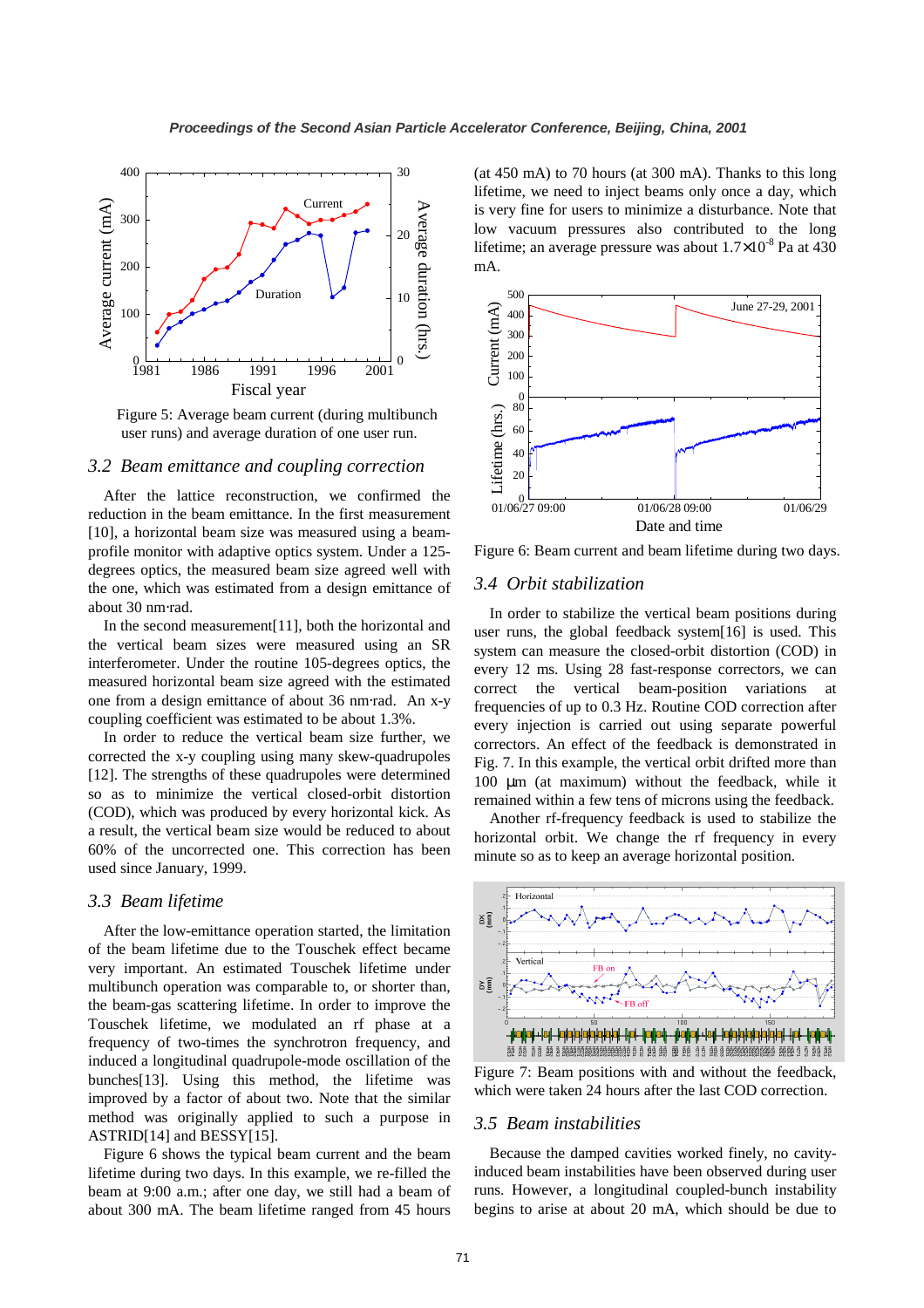many cavity-like structures in the ring. We found that the phase modulation is also very effective to suppress this longitudinal instability, and are using this method routinely. No transverse coupled-bunch instabilities have been observed during user runs.

In spite of very-low pressures achieved, a vertical instability due to ion trapping arises under some conditions. This instability can be avoided completely by a partial filling (280 bunches among 312 buckets) and by exciting four octupole magnets with a strength (=*B'''l/B*ρ) of  $-390 \text{ m}^{-3}$  each.

## *3.6 Single-bunch operation*

Initial beam current of 70 mA was injected about three times a day. In order to elongate the Touschek lifetime, the x-y coupling was deliberately enlarged. For the pulse SR usage, single-bunch purity is very important. We have been using a selective rf-knockout method[17], by which we could kept the single-bunch purity to be better than  $1\times10^{-6}$  during user runs.

## *3.7 Machine study*

Other than starting-up and tuning of the ring, much time has been devoted for accelerator study, for example: (i) investigation of the lower-emittance optics; (ii) study on the longitudinal and transverse quadrupole-mode oscillations[18]; (iii) experimental study on the dynamic aperture[19]; (iv) measurement of a bunch-by-bunch tune difference which was induced by trapped ions[20]; (v) beam-based measurement of alignment errors[21]; (vi) development of new optical beam-monitors[22]; and so on. Such research would produce steady improvement in the machine performance.

# **4 PF-AR**

### *4.1 Operations*

The PF-AR has been operated with single electron bunch at beam energies of 6.5-5 GeV, where the 5-GeV operation was arranged for medical applications. The principal parameters of the PF-AR are shown in Table 3. High beam energy and full-time single-bunch operation characterize the PF-AR. There are two beamlines from the insertion devices and the other two from the bending magnets. One of the insertion devices is the first invacuum undulator[23] while the other is an ellipticallypolarized multipole wiggler[24].

During constructing the KEK B-factory, the PF-AR was shut down from January, 1997 to February, 1998. The PF-AR was recently operated for 4148 hours (in f.y. 1999) and 3699 hours (in f.y. 2000). The beam lifetime was relatively short; about 3 hours at a beam current of 40 mA. To maintain an average current, beams were injected about ten times a day.

| Table 3: Principal parameters of the PF-AR. |  |  |  |
|---------------------------------------------|--|--|--|
|---------------------------------------------|--|--|--|

| Beam energy for SR usage    | $5 - 6.5$ GeV  |
|-----------------------------|----------------|
| Injection energy            | $2.5$ GeV      |
| Circumference               | 377.26 m       |
| Betatron tune $(v_x, v_y)$  | (10.15, 10.23) |
| Beam emittance (at 6.5 GeV) | 294 nm·rad     |
| RF frequency                | 508.58 MHz     |
| Harmonic number             | 640            |
| Energy loss per turn        | 6.66 MeV       |
| Initial current             | 40 mA          |

#### *4.2 Reconstruction status*

Because the PF-AR was not originally designed for the dedicated light source and that much hardware became too old, there have been some problems such as: (i) short lifetime, (ii) less reliability of hardware, (iii) low beam currents, and (iv) a small number of beamlines. In order to improve the above issues, an upgrade program was approved by the government. The budget included about 1.66 billion yen (in f.y. 1999) for upgrading the machine, and about 1.19 billion yen (in f.y. 2000) for constructing a new experimental hall and beamlines. Figure 8 shows a plan view of the PF-AR. Both the ring and the halls are housed under the ground. New north-west experimental hall, two beamlines (NW-2 and NW-12), and a new tapered undulator[25] for the XAFS experiments are under construction.

This program includes the following machine improvements: (i) replacement of the vacuum chambers and pumps; (ii) renewal of some quadrupole and sextupole magnets and installation of new correction magnets; (iii) upgrade in the BPM system; (iv) renewal of the control system to the EPICS-based one; and many other works. The goal of the above upgrade is to obtain a



Figure 8: Ground plan of the PF-AR[26].